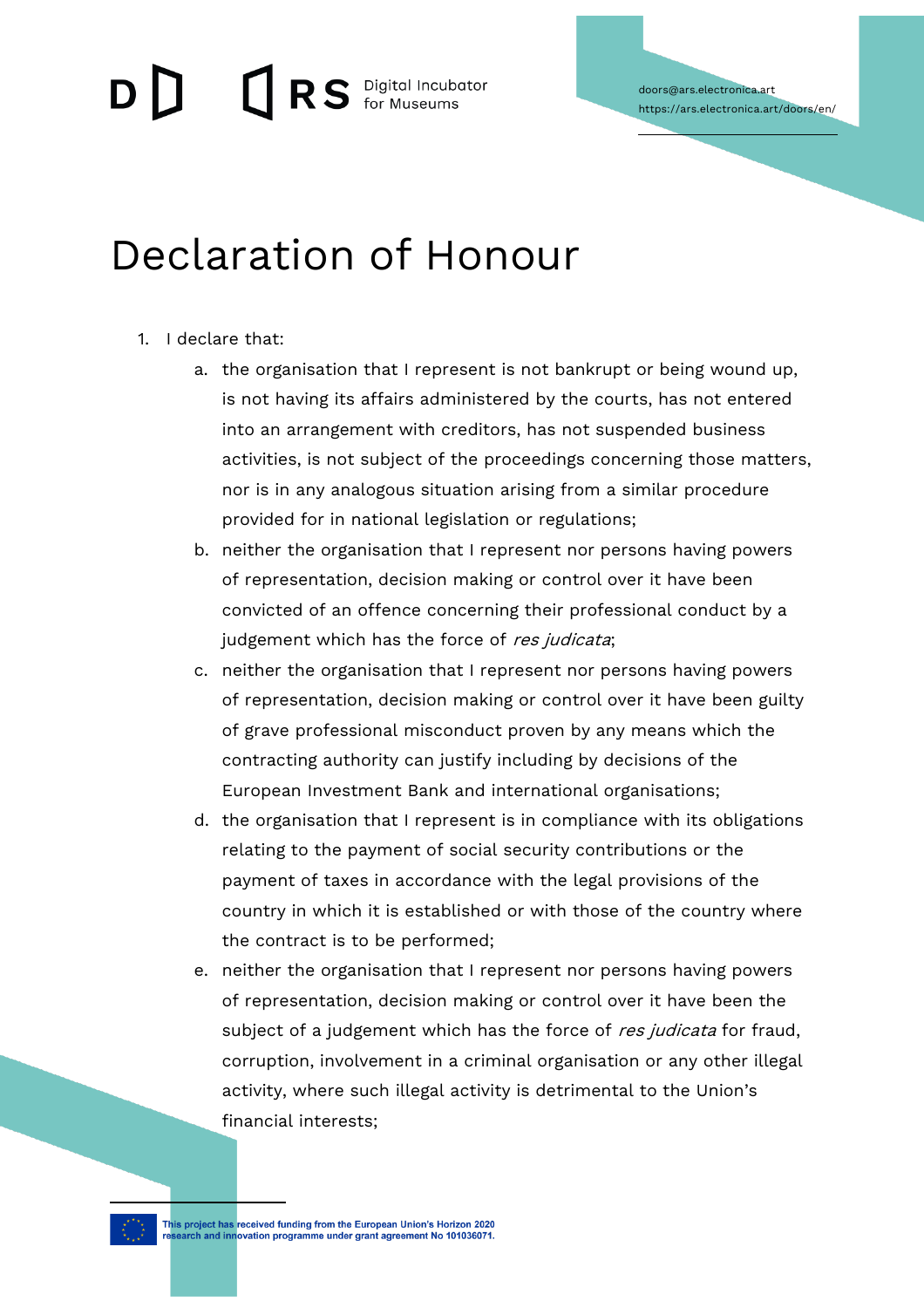## RS Digital Incubator

- f. the organisation that I represent is not subject to an administrative penalty for being guilty of misrepresenting the information required by the contracting authority as a condition of participation in a grant award procedure or another procurement procedure or failing to supply this information, or having been declared to be in serious breach of its obligations under contracts or grants covered by the Union's budget.
- 2. I declare that I/my organisation:
	- a. are not subject to a conflict of interest with any of the DOORS Jury members (see list here);
	- b. will inform DOORS' consortium partners (either Ars Electronica, MUSEUM BOOSTER or Ecsite), without delay, of any situation considered a conflict of interest or which could give rise to a conflict of interest with any of the Jury members;
	- c. have not made false declarations in supplying the information required by the contracting authority as a condition of participation in the DOORS Call for proposals or do not fail to supply this information;
	- d. are not in one of the situations of exclusion, referred to in the above mentioned points 1a) to f).
- 3. I certify that I/my organisation:
	- a. are committed to participate in the aforementioned call;
	- b. have stable and sufficient sources of funding to maintain activity throughout participation in the above mentioned call and to provide any counterpart funding necessary;
	- c. have or will have the necessary resources as and when needed to carry out involvement in the above mentioned call.
- 4. I declare that I and other representatives of my organisation will:



This project has received funding from the European Union's Horizon 2020<br>research and innovation programme under grant agreement No 101036071.